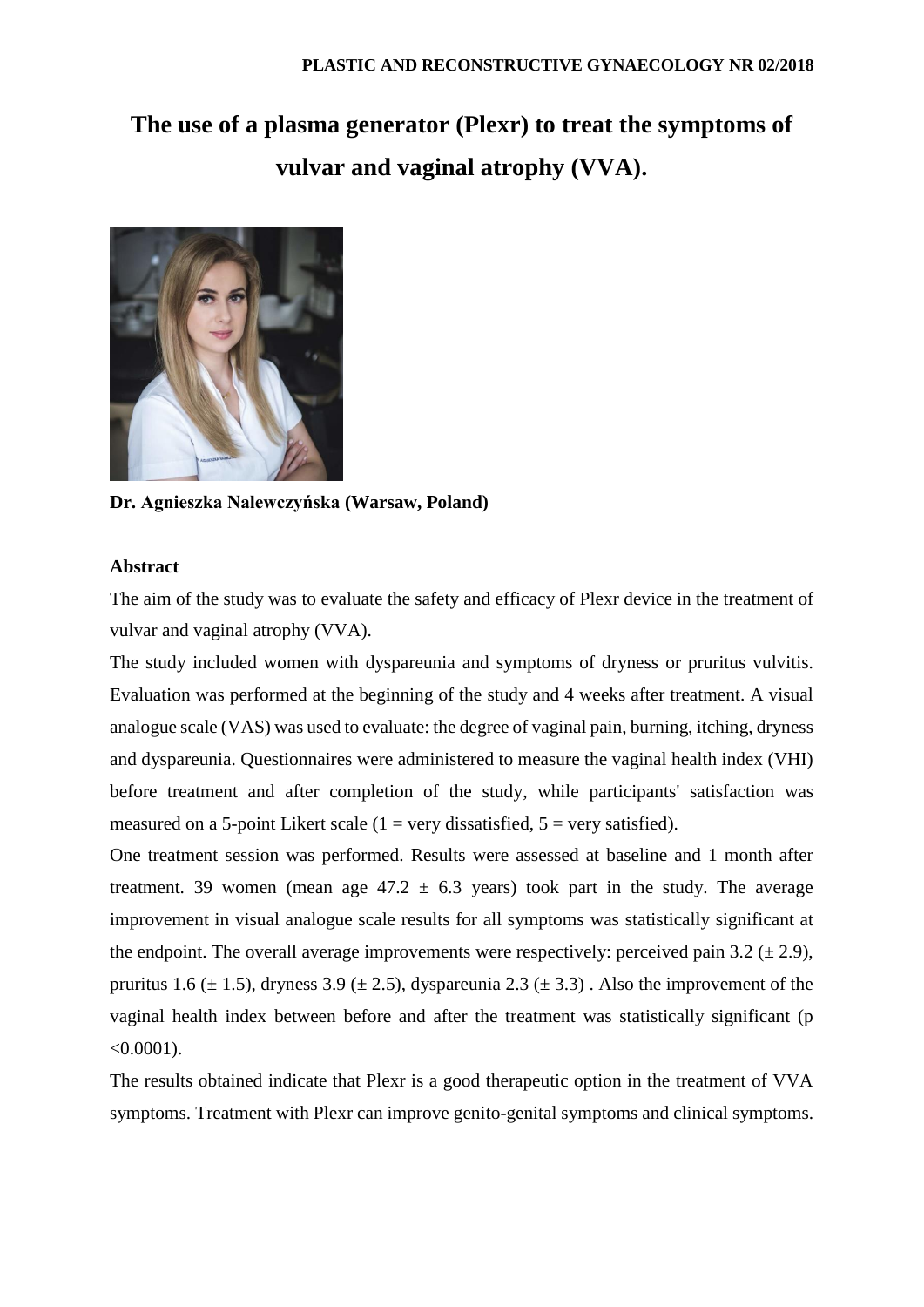## **Introduction**

Vulvar and vaginal atrophy (VVA) is considered a common and chronic disease, as well as progressive with age. Almost 50% of menopausal women report symptoms associated with decreased estrogen levels [1]. The most common symptoms of the genital system include dryness, edema, vaginal pain and related dyspareunia [2]. Due to the lack of estrogen, a thinning of the vaginal mucosa occurs, the mucous membrane is less hydrated and therefore leads to discomfort during sexual intercourse and even dyspareunia. According to Kinsberg's study, these symptoms affect sexual satisfaction of 59% of the women who took part in the survey, and almost a quarter (23%) of them also reduced libido and overall quality of life [3].

Plexr is a wireless device that generates plasma. Plasma is one of the four fundamental states of matter, together with solid, liquid and gaseous. Plasma can be produced by heating a gas or by subjecting it to a strong electromagnetic field, applied by means of a laser or microwave generator. This energy decreases or increases the number of electrons, creating positive or negative charged particles called ions, which involve the dissociation of molecular bonds. The ionization of the gases contained in the air is obtained by an electric discharge. Plexr transfers the concentrated heat directly to the treated skin tissues, without direct contact with them. The operating principle is based on the potential difference between the device and the patient's skin. This difference generates a small electric arc that causes the sublimation of the corneocytes contained in the superficial part of the skin, without affecting the tissues located below the treated area. Plasma is an excellent method for creating new collagen fibers. The device was created for the purpose of performing non-surgical blepharoplasty. It can also be used to remove skin lesions, keloids, scars, wrinkles, perform facelifts and can also be very useful in treating acne scars.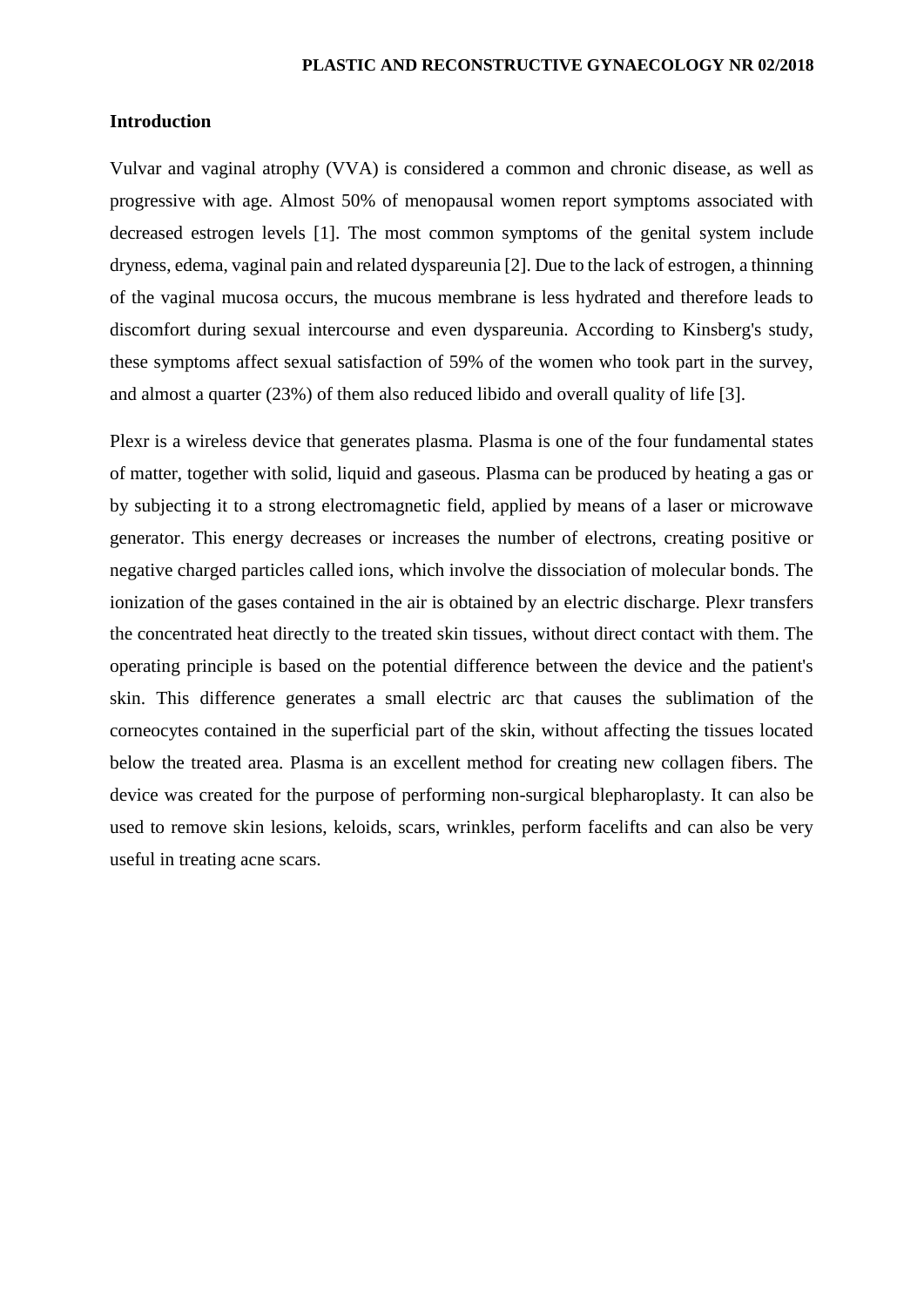

Vaginal dryness is a common symptom in the perimenopausal period and is usually one of the many symptoms reported by women suffering from vaginal and vulvar atrophy. It is estimated that about 15% of women in the perimenopausal period and up to 57% of post-menopausal women experience this symptom. [4,5]

Current therapeutic approaches in the treatment of vaginal mucosal atrophy include local therapies or hormone replacement therapy. The organization of the North American Menopause Society (NAMS) in 2013 published a position stating that non-hormonal therapies relieve symptoms of low intensity and general estrogen therapy is the most effective treatment for moderate and severe symptoms. [4]

Laser treatment may be a non-hormonal alternative in the treatment of VVA. These treatments are performed using a CO2 laser or Er: YAG laser, through which they perform ablation and coagulation of tissue of the vagina and vulva that stimulate the formation of new collagen fibers and increased vascularization, thus interrupting the process of atrophy [5].

So far, however, there are no official non-pharmacological protocols for the treatment of vaginal and vulvar atrophy. The latest FDA stance on the use of laser therapy and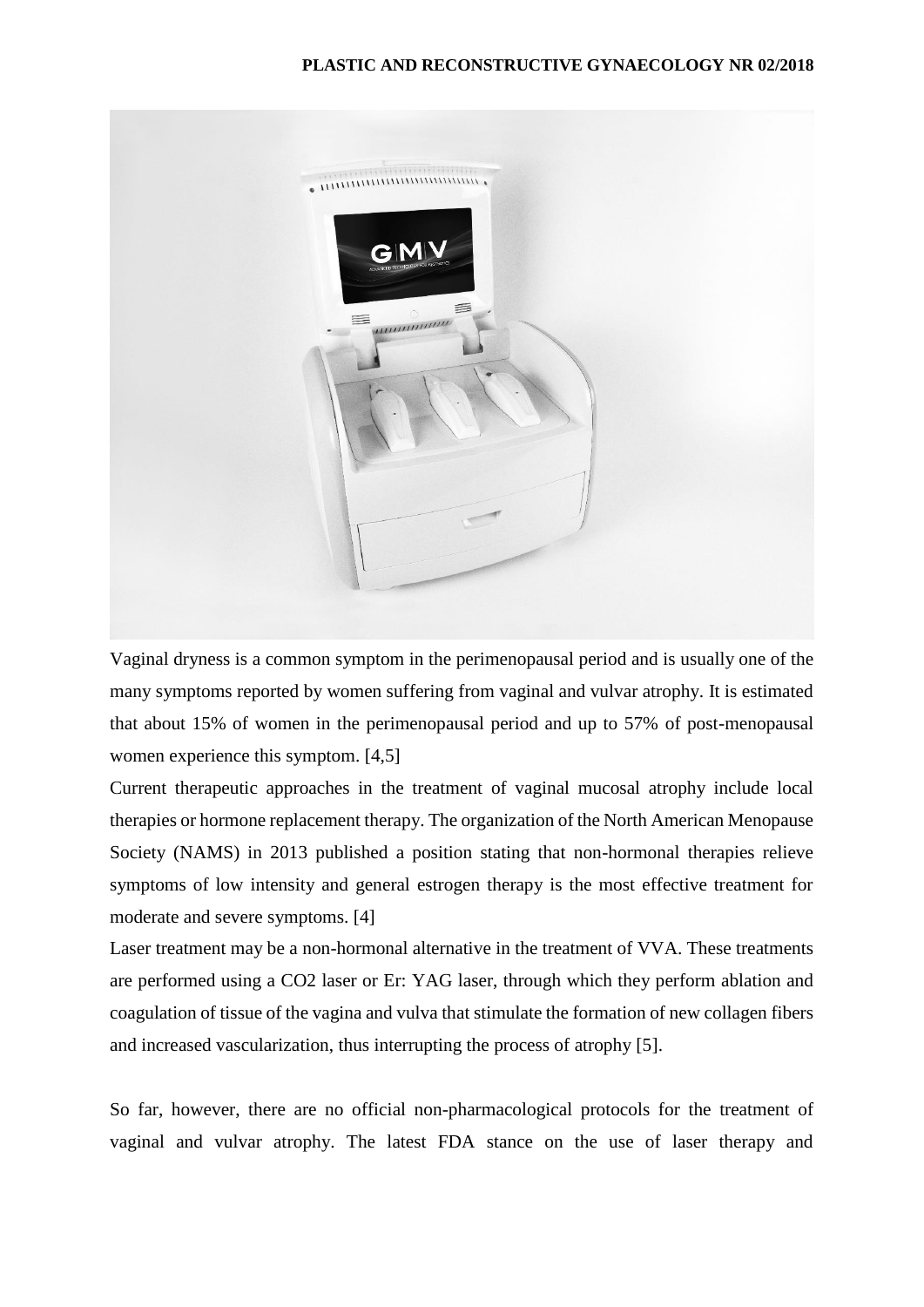radiofrequency has further increased the confusion. This is why it is so important to carry out further research to demonstrate the effectiveness of these treatments and safety for patients.

#### **Materials and methods**

The study was conducted from November 2016 to September 2017 at a private gynecology clinic in Warsaw, Poland. During this period, 39 perimenopausal women were enrolled for the study. All patients participated in the study voluntarily, after having performed a medical examination and signed the consent form for treatment. Inclusion criteria were: dyspareunia, dryness, vaginal pain, burning and itching. The exclusion criteria were: previous use of formulations based on systemic or topical estrogens. All patients were previously informed about the design of the study.

The procedure was performed in the clinic and required only local anesthesia. The treatment started after 40 minutes from the application of local anesthesia, carried out with an ointment containing lidocaine and tetracaine. Vaginal canal treatment was performed using a gynecological speculum and the Plexr handpiece with the lowest power (white). Treatment continued until the vaginal wall and vulva were covered with sublimation points (evidence of vaporization of the tissue). The procedure was one-off. Patients were advised to avoid sexual activity and to use the tampon for at least 7 days after treatment. It was also advised to use a cream with zinc oxide to accelerate tissue regeneration.

All patients were prospectively enrolled in the study after gynecological examination and evaluation of VHI (Vaginal Health Index) and VAS (Visual Analogic Score) of the subject and of the subject's symptoms. The VHI is a scale that is used to evaluate, among others, proper vaginal hydration, volume of the liquid, pH and epithelial structure. Each of the five parameters can be evaluated by a score from 1 (worst condition) to 5 (best condition). The result can therefore be between 5 and 25. The signs and symptoms of the VAS have been assessed subjectively by the patients. The following parameters were assessed: vaginal dryness, burning, pruritus, pain during intercourse and vaginal pain. Patients were asked to rate their symptoms by scoring 1 (best condition) to 10 (worst condition).

All patients were reexamined using VHI and VAS one month after the end of treatment. One month after the end of treatment, patients were asked to assess their satisfaction with the effects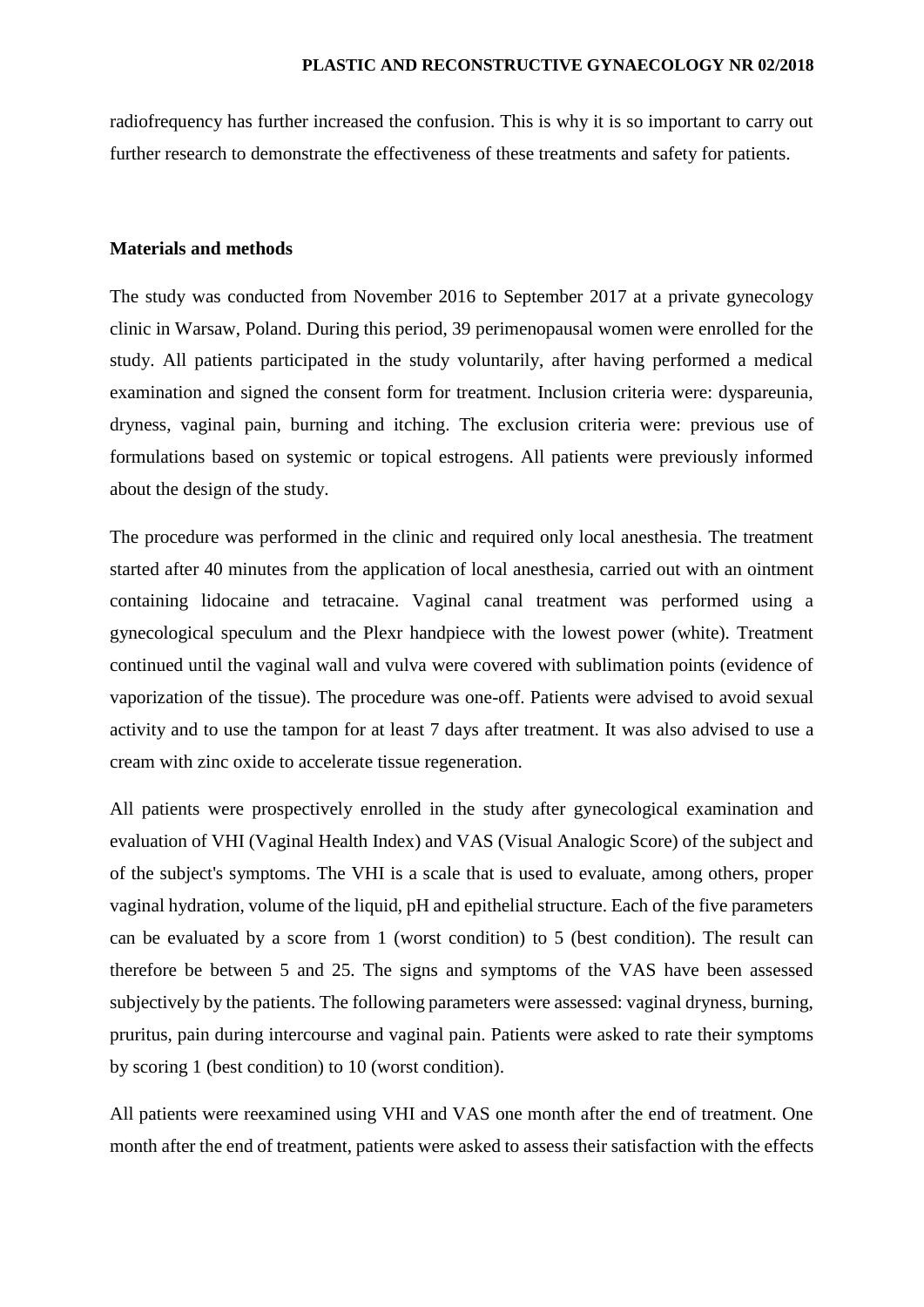of the 5-point Likert procedure (5 = very satisfied,  $1$  = very dissatisfied). Treatment was considered satisfactory when the patients were very satisfied or satisfied with the procedure.

### **Statistical analysis**

Statistical analysis of the VHI and VAS results was performed using the Wilcoxon classification test, assuming a value  $p \le 0.001$  as statistically significant.

#### **Results**

The study group consisted of 39 women in the perimenopause period; the average age of the patients was 47.2 years (minimum 45 years - maximum 61 years). All women completed the study because no significant adverse effects were observed.

The subjective evaluation (VAS) of the symptoms - dryness, itching, vaginal pain and dyspareunia - was 6.9; 3.2; 4.7; and 5.3. Vaginal dryness (mean VAS 6.9) and pain during intercourse (mean VAS 5.3) were the most severe symptoms observed in this group of patients. On the other hand, vulvar pruritus (mean VAS 3.2) was considered the least severe for patients. At the end of treatment, all baseline VAS results showed a statistically significant improvement  $(p \le 0.0001)$  in relation to the value of 3; 1.6; 1.2; 2. The results are presented in Figure 1.



*Figure 1. Mean value of VAS assessment of symptoms of vaginal atrophy and vulva before starting treatment and 4 weeks after completion (p <0.0001)*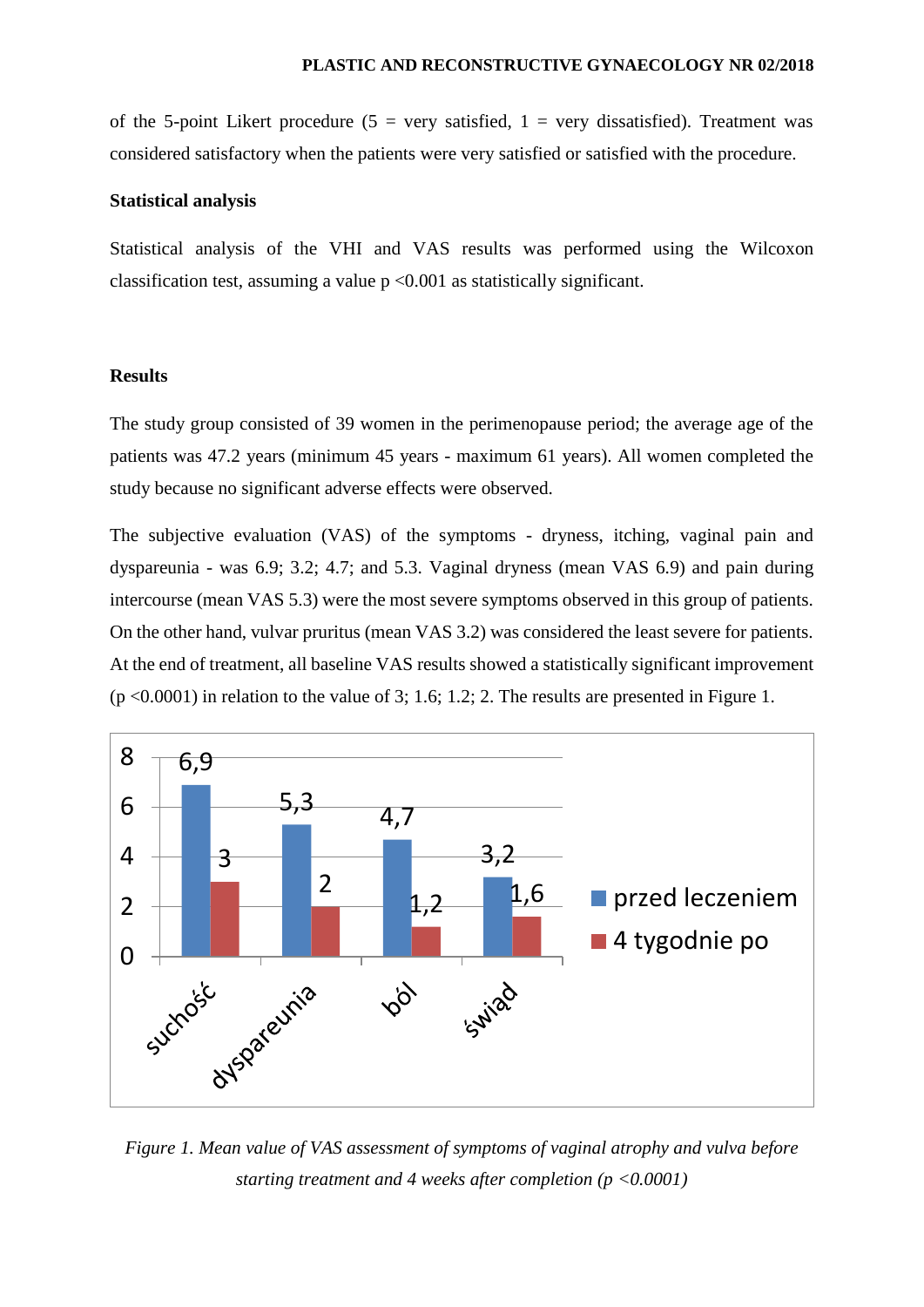The average vaginal health index score before treatment was 8.97 (minimum 5 - maximum 17). During the final evaluation one month after Plexr treatment, the mean value of VHI showed a statistically significant improvement of the value at 17.28 (minimum 14 - maximum 22 (p <0.0001) (Figure 2).



*Figure 2. Vaginal health index (VHI) before and after treatment (p <0.0001).*

According to the 5-point Likert scale, a satisfaction rate of 95% of patients was achieved. Most of the patients undergoing treatment were satisfied with the result. On a 5-point scale, 64% assessed the effects of treatment with a score of 5 (very satisfied). No patient evaluated the treatment with a score lower than 3. (Figure 3)



*Figure 3. Satisfaction of patients with treatment according to the Likert scale.*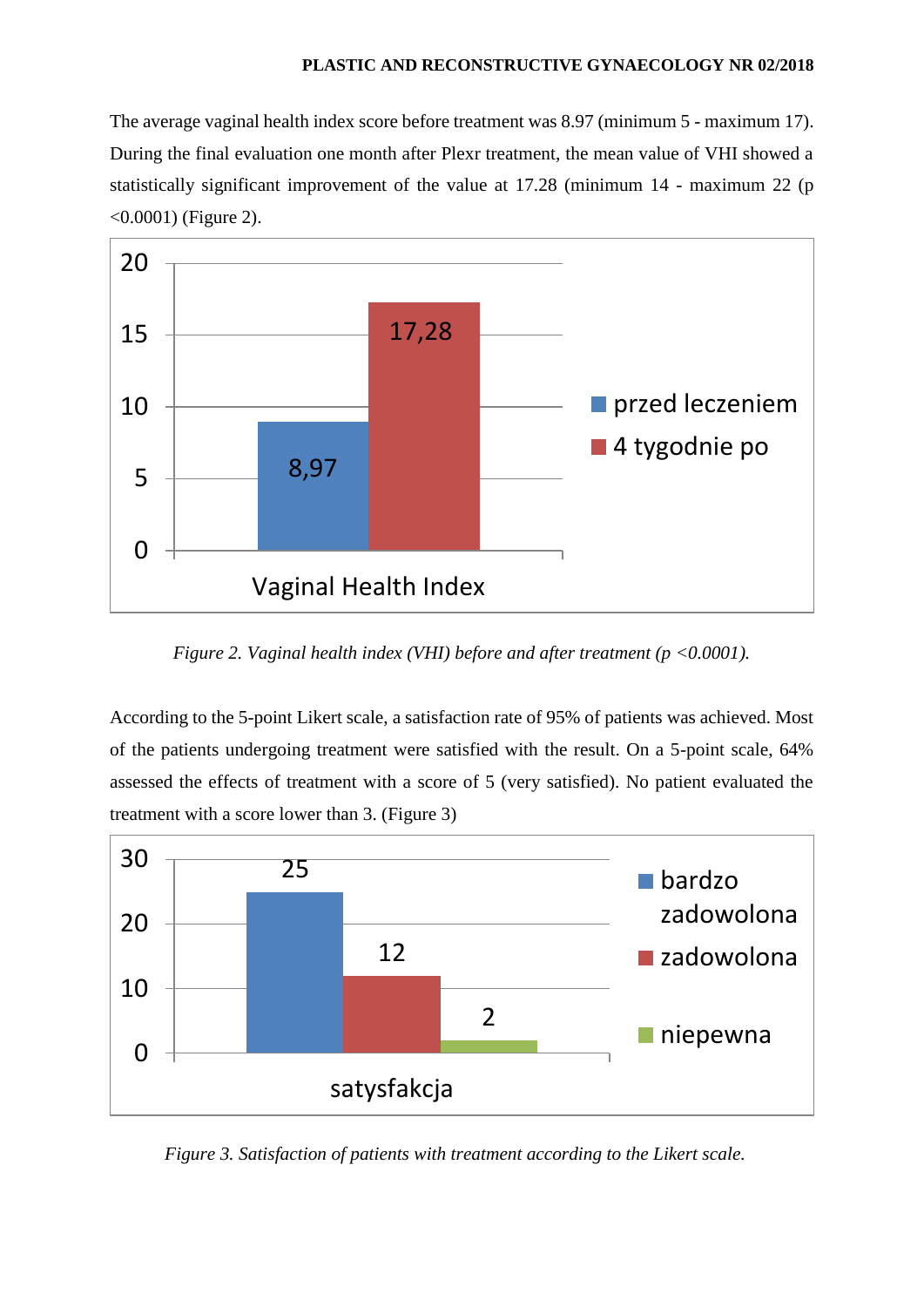None of the patients reported serious side effects associated with treatment.

## **Discussion**

In the treatment of perimenopausal symptoms, vaginal estrogen appears to relieve symptoms more effectively than non-hormonal gels. Hormone replacement therapy can also be used, however, 10% -20% of women may also have symptoms while taking estrogen [8]. Furthermore, many women prefer not to use hormone therapy because of side effects or contraindications [9].

Lasers have long been considered a precise and controllable treatment method to rejuvenate the skin through tissue ablation resulting in collagen regeneration and remodeling. [10] In gynecology the C02 laser is also used to alleviate the symptoms associated with sclerofascial lichen, with good results [11]. Furthermore, the regenerative effect on the remodeling of collagen has been used in the treatment of atrophy of the urogenital system, due to the decrease in estrogen levels. The CO2 laser is able to restore the pH of the vaginal mucosa by releasing glycogen and acid mucins from the epithelium. [12] Plexr seems to work with a similar mechanism. The induced heat, the thermal remodeling with the formation of new collagen fibers and also an effect on neoangiogenesis can certainly reduce the discomfort. Simultaneous constriction of the lips is smaller and their clearing after treatment can be a further advantage of the device. At the same time, the lack of side effects can lead to the assertion that Plexr may be an alternative to pharmacological and non-pharmacological treatment of vaginal and vulvar atrophy symptoms.

#### **Conclusion**

1. Plexr is a good option for the treatment of VVA symptoms

2. Treatment with Plexr can improve genital-genital symptoms and clinical symptoms associated with decreased estrogen levels.

## **References**

1. Mac Bride MB, Rhodes DJ, Shuster LT. Vulvovaginal atrophy. Mayo Clin Proc. 2010;85(1):87–94